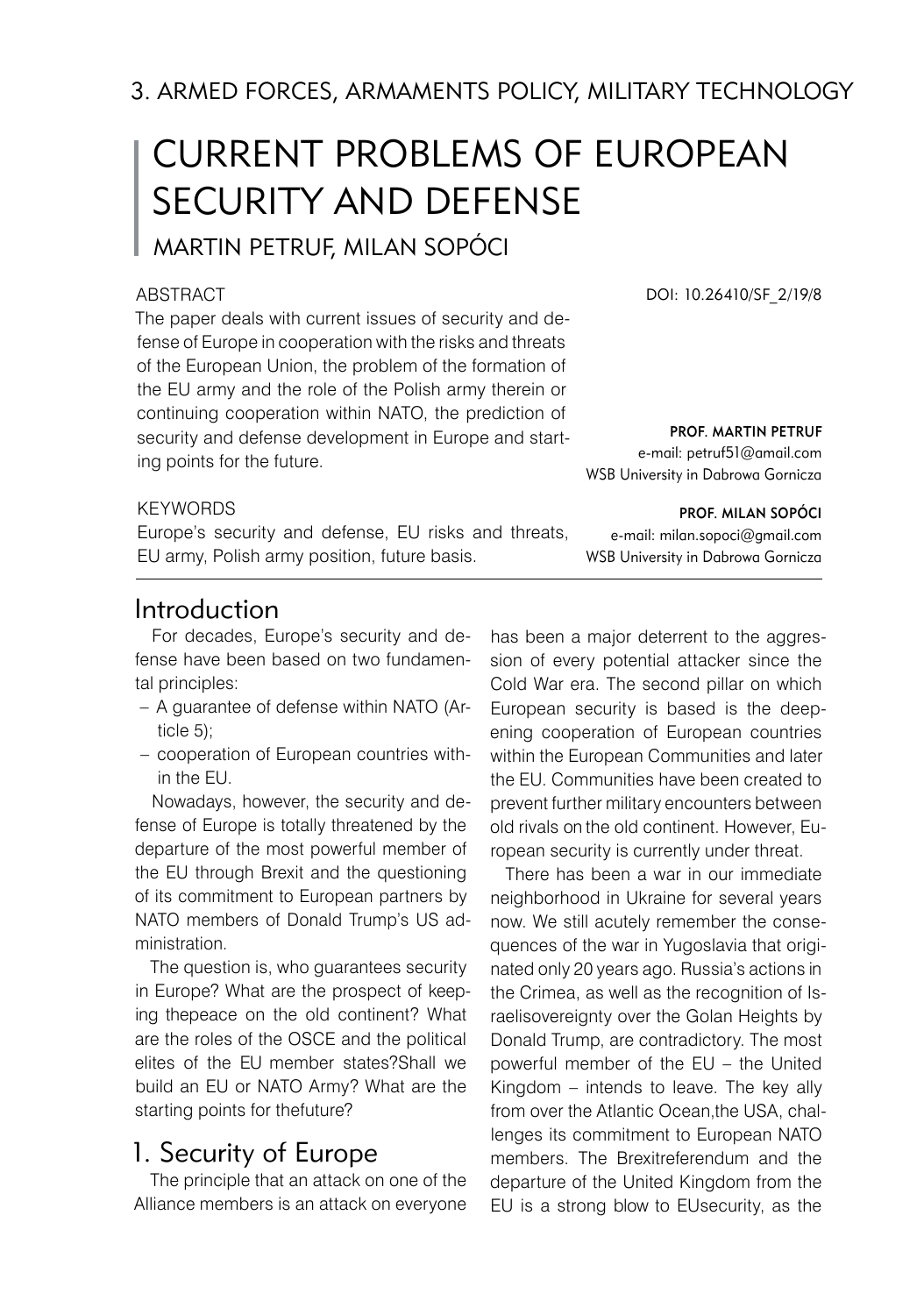UKisa strongmilitaryand economic power in the European Union.But theelection of Donald Trump as the president of the USAwas not the catalyst for such events in fact – this was preceded by Afghanistan, the bombing of Yugoslavia, Libya, the war in Iran and Syria, etc.

President Trump praised Brexit and questioned the duty of a NATO member to come to the aid of a fellow member under attack. Europe's ability to cope with security threats has become problematic and ambiguous. In addition, relations between Russia and the US have worsened considerably, and a spiral into an arms race has begun again. The greatest danger for the EU is from the east and the south. From the east, it is Russia's military activity, and from the south it is illegal migration from the Middle East and North Africa. These threats and challenges from both the East and the South have caught us off guard. The chaotic solution to the influx of refugees, the slow and ineffective response to Donbass, Luhansk and Crimea, and the absence of predictive and effective solutions to re-establish the balance of safety have put an end to the era of security in Europe. The illusion viewed through rose-tinted lenses that security and defense are free was the impetus for President Trump to implement the tough but equitable requirement to meet our commitment to earmarking at least 2% of GDP for defense. The long-term underestimation of the development of capable and compatible armed forces and the failure to participate in security and defense spending has led to them being ravaged. There has been a reversal in Europe. For several years now, EU countries have been innovating in terms of their defense strategies. Armed Forces personnel capacities are being added, military technology is being modernized, and the structure and capabilities of elements are changing NATO

armies. In view of the growing threat of terrorism, security and defense strategies have undergone fundamental changes in response to both external and internal threats. Needless to say, the security and defense challenges for Europe can come from outside, as well as from within, but also from being related. Russia is not a major challenge for European security, it is only a direct military force. Perhaps more dangerous are the other hidden, forms of aggression by the Kremlin. The information war is a reality. The US presidential elections showed its strength. The French elections have only confirmed the high risk of covert interference in the internal affairs of such sovereign states as the US and France. We also feel the strength of the disinformation campaigns at present,as has been confirmed by the current presidential elections in Slovakia and Ukraine, the election of EU representatives to the European Parliament, and so on. The flow of information and thus misinformation cannot easily be stopped, and the key issue of today is cyber security. Globalization, digitization and free access to information also bring new challenges and threats. Nowadays it is very difficult to discern what is relevant information and what is propaganda. For US activities in the Middle East, NATO is often referred to as a criminal organization that has not only broken some government departments but has also caused a refugee crisis and tremendous problems for the EU itself. So who guarantees European security? What kind of future is waiting for us? Fortunately, the era of transatlantic cooperation is not over yet. Only the time of the countries that have relied on NATO and failed to meet their commitments is ending.

## 2. The EU or NATO army

European leaders have spoken loud about creating their own military pact that is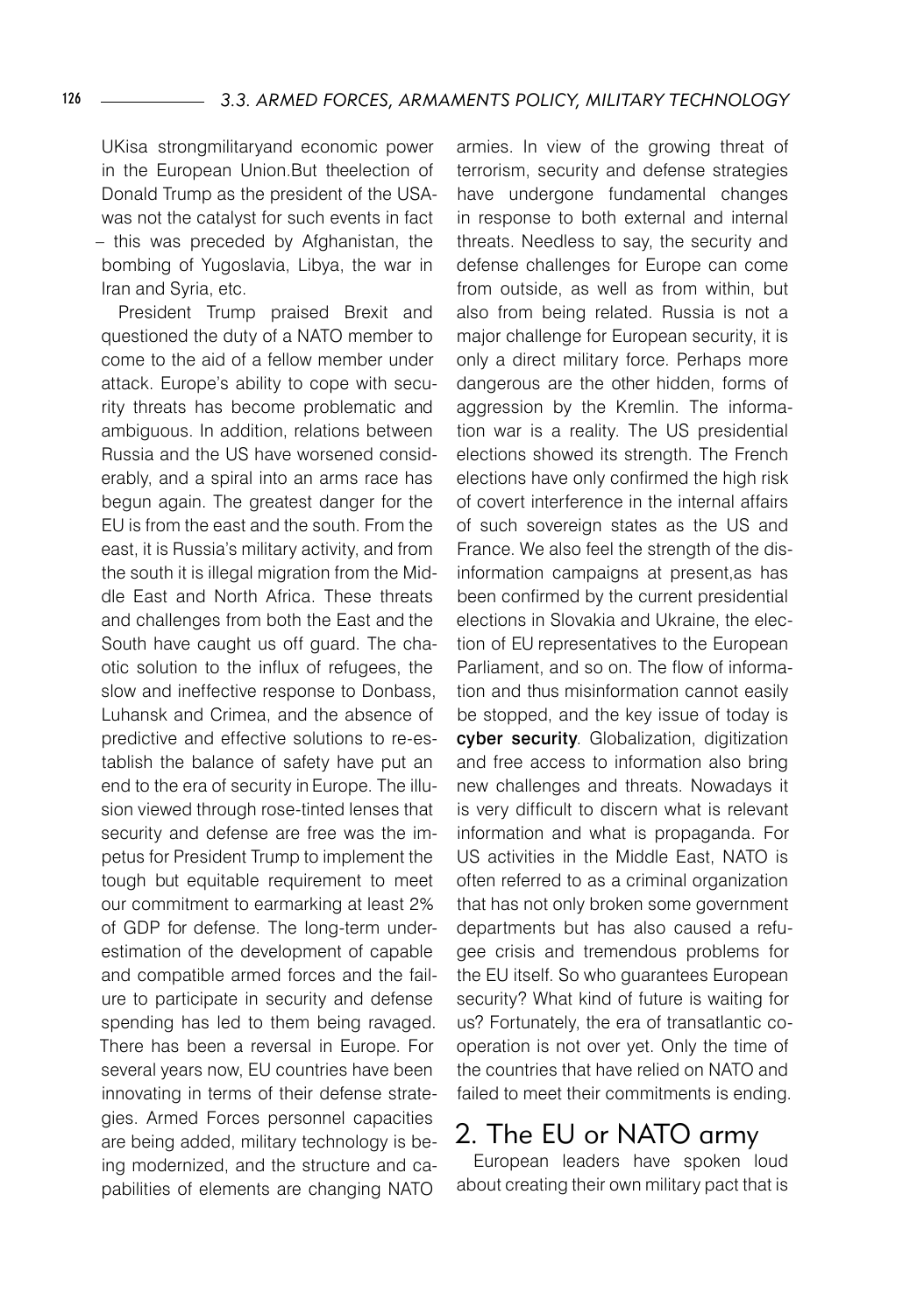notdependent on the USA. But it is a grandiose dream, rather than a real possibility. Europe has been militarily comfortable. There was no war on the old continent (with the exception of the USSR andYugoslavia) for over 70 years. We stopped believing it could break out. And if so, we knew that the US would protect us. We stopped upgrading our armies and let the US invest and play the role of global policemas. In doing so, we fell into total military dependence on America. But threats are increasing, and a safe Europe may not be so obvious. Strong voices for the creation of a common EU army - modern, strong and fully independent of American armed forces help .

This idea of EC President Jean-Claude Juncker's has met with sharp criticism from the UK. Yet the theme of security on the old continent is becoming increasingly topical, US aid is perhaps becoming increasingly questionable and, moreover, the British are leaving the EU. The leaders of Germany and France therefore support the union of EU member states and the creation of a single military grouping - the European Army. Merkel said on the 100th anniversary of World War I that "if we want to survive as a European community, we should take our destiny into our own hands and work on a vision to establish a real European army one day." At the Paris Summit, this came up against fierce opposition from the US President, who said, "Maybe Europe should, first and foremost, pay its fair share of NATO, which is massively subsidized by the US."

In terms of GDP, the share of military funding is 3.5% in the US, 2.4% in Greece, 2.2% in Estonia, 2.1% in the UK and approximately 2% in Poland, Lithuania, Latvia and Romania. Slovakia is still lagging behind with a share of only 1.6% but has a vision of 2% by 2020.

When it comes to military spending per capita, the US is again the highest on the list, spending USD 1898 per capita, Norway USD1483, the UK USD 899, France USD 787, the Netherlands USD 746, the Slovak Republic USD 249. At the other end of the scale, Albania spends USD 60 and-Montenegro USD 129.

NATO armies have 3 million soldiers, of which no more than 2 million are in the US. Among the most numerous are: 710,000in Turkey, 388,000in France, 279,000in the United Kingdom, and 208,000in Germany.

According to the Global Firepower portal, which lists countries by the strength of their armies (55 different factors), the USAhasthe world's strongest army, followed by Russia and China. Among EU countries, France is  $5<sup>th</sup>$ , the United Kingdom is  $6<sup>th</sup>$ , Turkey is 9<sup>th</sup>, Germany is 10<sup>th</sup>, Polandis 22<sup>nd</sup>, Greece is  $28<sup>th</sup>$ . Czech Republic  $30<sup>th</sup>$ . Hungary  $57<sup>th</sup>$ . and the Slovak Republic 62nd.

Poland's army has nearly 100,000 troops, and 10 000 reserves. It has all the elements of a modern army - ground and air forces, navy and special purpose forces. The budget is about41.1 billionPLN, or 2% of GDP. The Polish army has rich international experience from international missions in 13 countries and is well armed and permanently modernized. Moreover, it has weapon systems of their own production. In terms of operational readiness, the best military in the EU is west of the Dnieper! It has a presumption of European dominance in the future.

US military, economic, and political dominance both in NATO and also worldwide is clear, but it is questionable whether all that the US is doing is to be agreed. It is a questionable tactic - irritating Russia. The rearmament of European armies exclusively by the American technology, as well as seeking further enlargement of NATO (Georgia and Ukraine), termination of the INF contract and other US activities bringing about a response from Russia by placing 9M729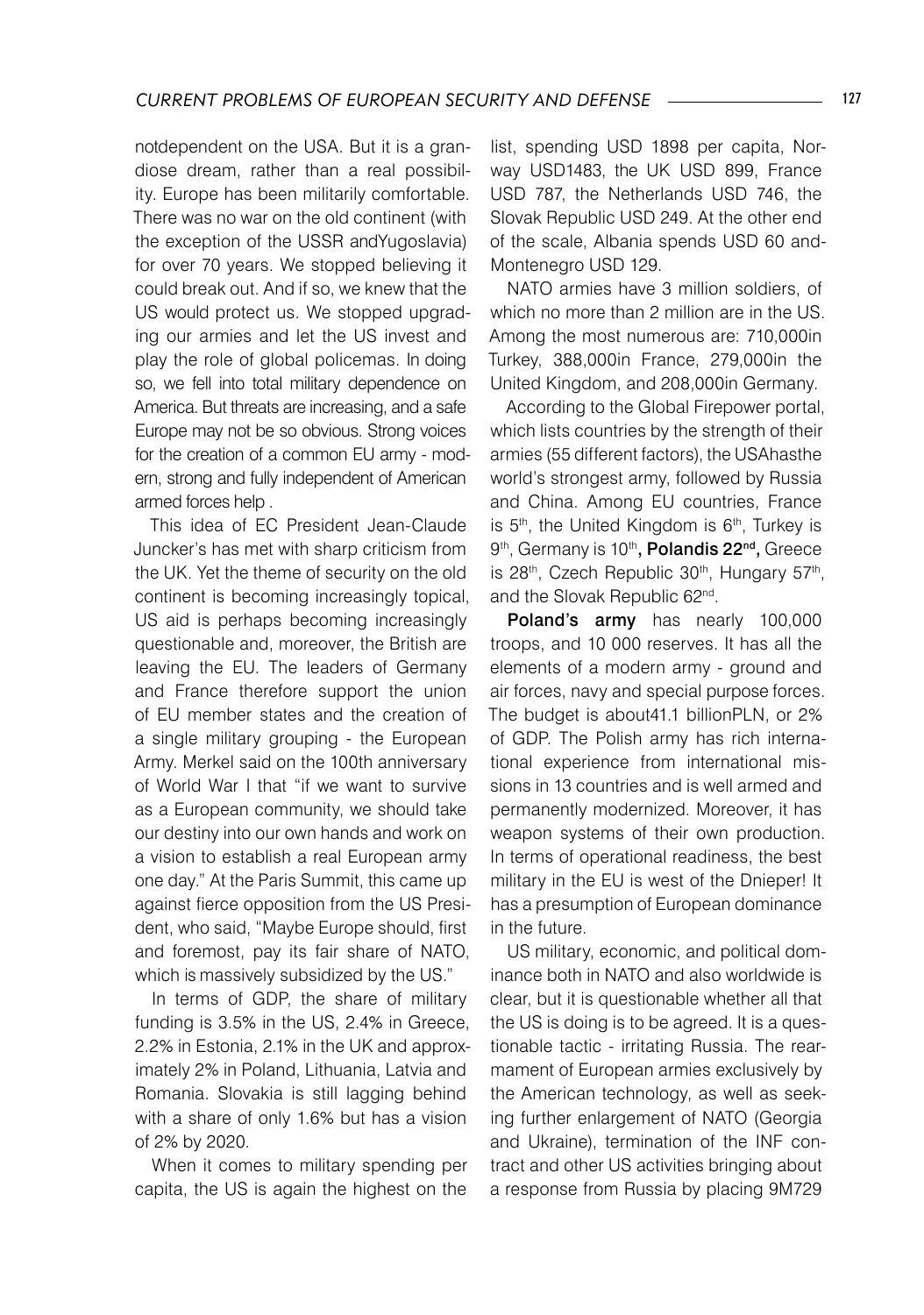mobile rockets capable of carrying nuclear carriers with a range of more than 500 km closer to NATO countries and deploying TU 22 M3 strategic bombers in the Crimea. But the reality is that Europeans are aware of the security risks (whether it is a military solution in the Crimea, a conflict in eastern Ukraine, a terrorist attack inspired by an Islamic state or a refugee crisis) and that Europe must stand on its own feet, instead of relying on the USA. But this will require time (perhaps decades), huge investments and a thorough restructuring and transformation of the EU armies.

Europe lacks the essential military sectors currently provided by the US. We would have to secure our own strategic bombers, nuclear arsenals, missile defense, and so on; as well as building a joint headquarters to coordinate the activities of the European Army and create its own planning and security processes.

However, defense policy is complex and complicated. Building a European army would be challenging both financially and organizationally, not to mention overcoming national interests and different technical equipment and the capabilities of independent armies. Without cooperation and assistance from the US, it would probably not even be possible. But the need to be independent is also a predominant consideration for the EU and its army.

## 3. Background for the future

For the nearly half a billion EU citizens, security and cooperation on the old continent, as well as on a global scale, is a priority. What caused the recent migration crisis? For Europe, it was not a primary threat, but rather a secondary threat in terms of destabilizing the political systems of EU member states. The impact of the refugee crisis is undermining the stability of the EU and

affects unity and solidarity, the rise of populism and political instability in EU member states. This has a secondary impact on Europe's security and its political ability to act.

These modern dangers and threats have a major impact, they are as follow:

- corruption,
- environmental and climate threats,
- the emergence of antisystem parties,
- the intensified intra-political struggle in the EU,
- Russian and Chinese geopolitical interests, but also the interests of the USA,
- dictation and dependence,
- $-$  imbalance and low mutual trust,
- technological lagging,
- $-$  the division into big and small, main and secondary, obedient and rebel.

The starting point for the future of the EU is difficult, but the priority must be peacekeeping and political patience, security and cooperation, healthy competition, but also mutual assistance and solidarity. The EU urgently needs new structures.

The so-called Juncker defense fund, from which we should have EUR 5.5 billion in 2020in the EU – EUR 500 million a year for joint research and a further EUR 1 billion for the EU budget to develop capabilities. The remaining EUR 4 billion should come from EU member states. The European Defense Agency (EDA) has been set up to ensure the interoperability of the EU armed forces and the European Defense Action Plan (EDAP) has been adopted by the EC, but this project needs visionary decisions and ambitious measures.

#### The main attributes must be:

- security and Cooperation (significant roleplayed by OSCE);
- common values and adequate participation (PESCO);
- handy diplomacy and compromise capability;